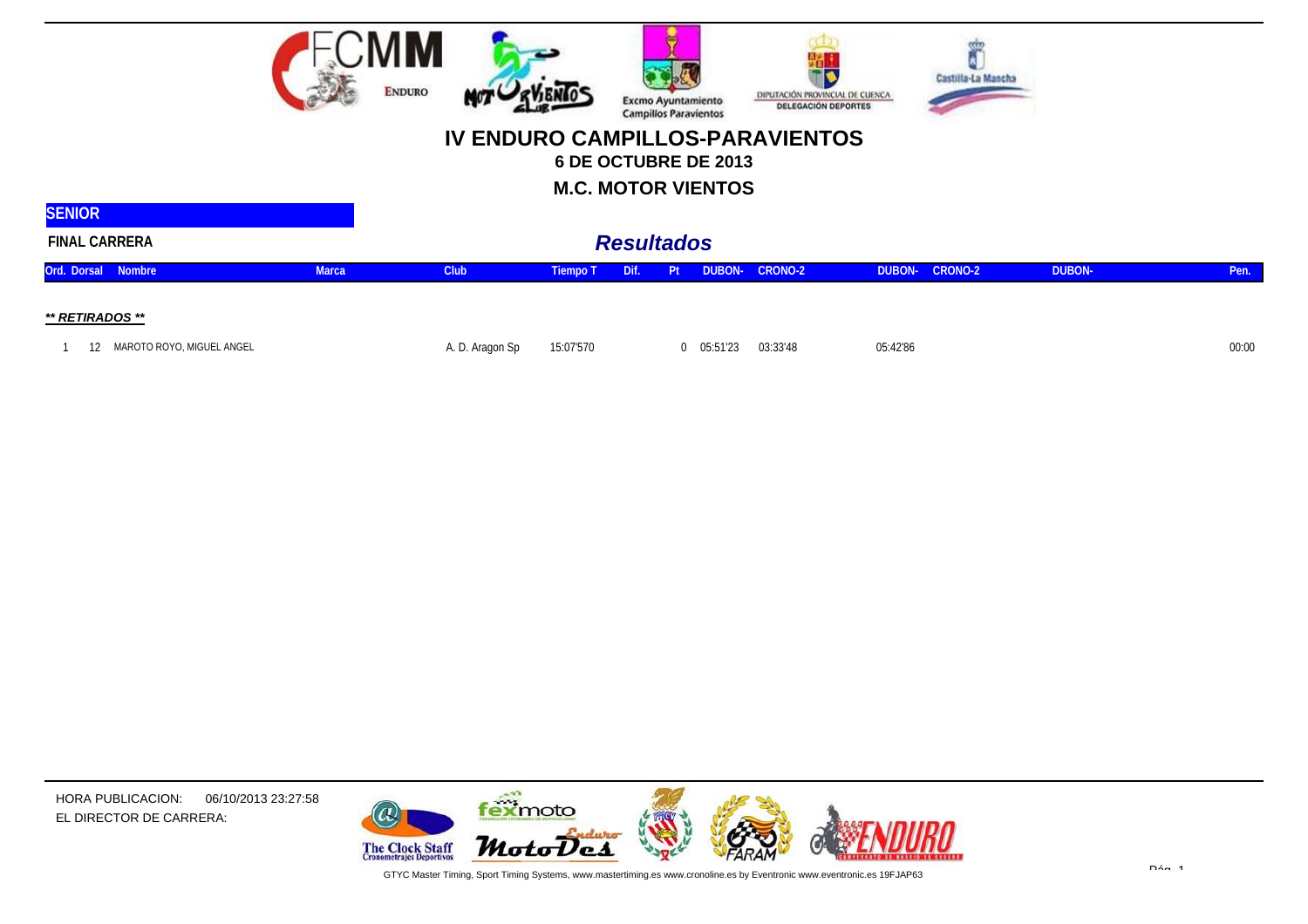

## **IV ENDURO CAMPILLOS-PARAVIENTOS6 DE OCTUBRE DE 2013**

**M.C. MOTOR VIENTOS**

| <b>SENIOR B</b>                                             |               |                               |                        |                   |                            |                      |                      |                      |                      |                |
|-------------------------------------------------------------|---------------|-------------------------------|------------------------|-------------------|----------------------------|----------------------|----------------------|----------------------|----------------------|----------------|
| <b>FINAL CARRERA</b>                                        |               |                               |                        | <b>Resultados</b> |                            |                      |                      |                      |                      |                |
| Ord. Dorsal Nombre                                          | <b>Marca</b>  | Club                          | <b>Tiempo T</b>        | Dif.              | DUBON-<br>Pt               | CRONO-2              | DUBON-               | CRONO-2              | <b>DUBON-</b>        | Pen.           |
| VALLES PALOS, JOSE M.<br>-54<br>ABIAN PLATERO, RAFAEL<br>52 | SHERCO<br>KTM | Mc. Kamoto<br>A.D. Cronosport | 28:56'280<br>29:09'040 | 00:12'760         | 25 06:40'38<br>22 06:29'94 | 03:58'62<br>04:06'25 | 06:50'72<br>06:25'15 | 03:54'97<br>03:49'15 | 07:31'59<br>06:18'55 | 00:00<br>02:00 |
| ** RETIRADOS **<br>ROYO REPOLLES, DAVID<br>53               |               | A.D. Cronosport               | 21:48'880              | N/D               | $0$ $08:11'44$             | 04:19'93             | 09:17'51             |                      |                      | 00:00          |



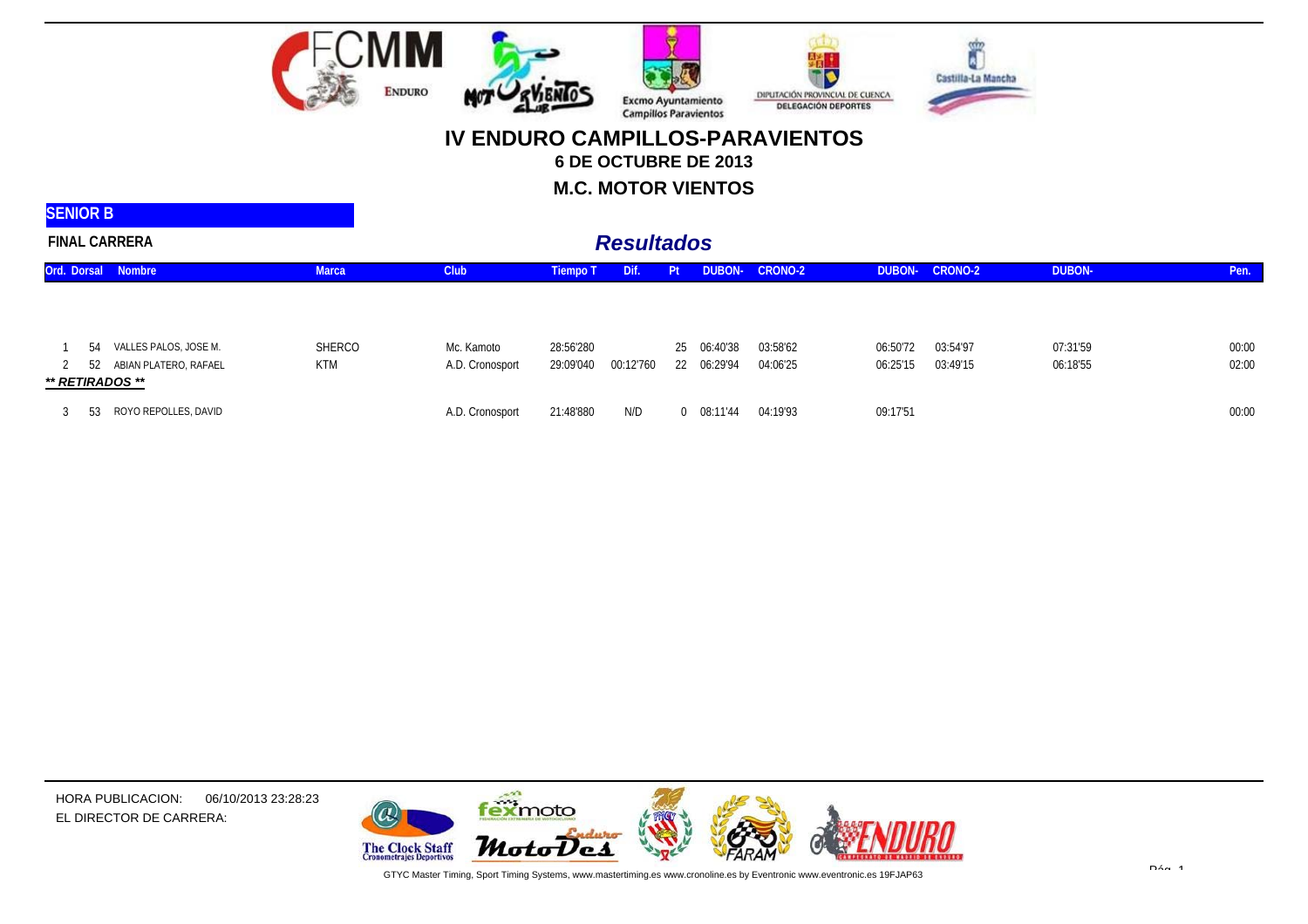

## **IV ENDURO CAMPILLOS-PARAVIENTOS**

**6 DE OCTUBRE DE 2013**

**M.C. MOTOR VIENTOS**

| <b>VETERANO</b>               |              |                   |           |      |    |             |                       |          |                       |        |       |
|-------------------------------|--------------|-------------------|-----------|------|----|-------------|-----------------------|----------|-----------------------|--------|-------|
| <b>FINAL CARRERA</b>          |              | <b>Resultados</b> |           |      |    |             |                       |          |                       |        |       |
| Ord. Dorsal Nombre            | <b>Marca</b> | Club              | Tiempo T  | Dif. | Pt |             | <b>DUBON- CRONO-2</b> |          | <b>DUBON- CRONO-2</b> | DUBON- | Pen.  |
|                               |              |                   |           |      |    |             |                       |          |                       |        |       |
| ROYO REPOLLES, JOSE L.<br>112 | SHERCO       | A.D. Cronosport   | 21:02'760 |      |    | 25 08:23'08 | 04:32'66              | 08:07'02 |                       |        | 00:00 |

HORA PUBLICACION: 06/10/2013 23:31:25EL DIRECTOR DE CARRERA:



GTYC Master Timing, Sport Timing Systems, www.mastertiming.es www.cronoline.es by Eventronic www.eventronic.es 19FJAP63